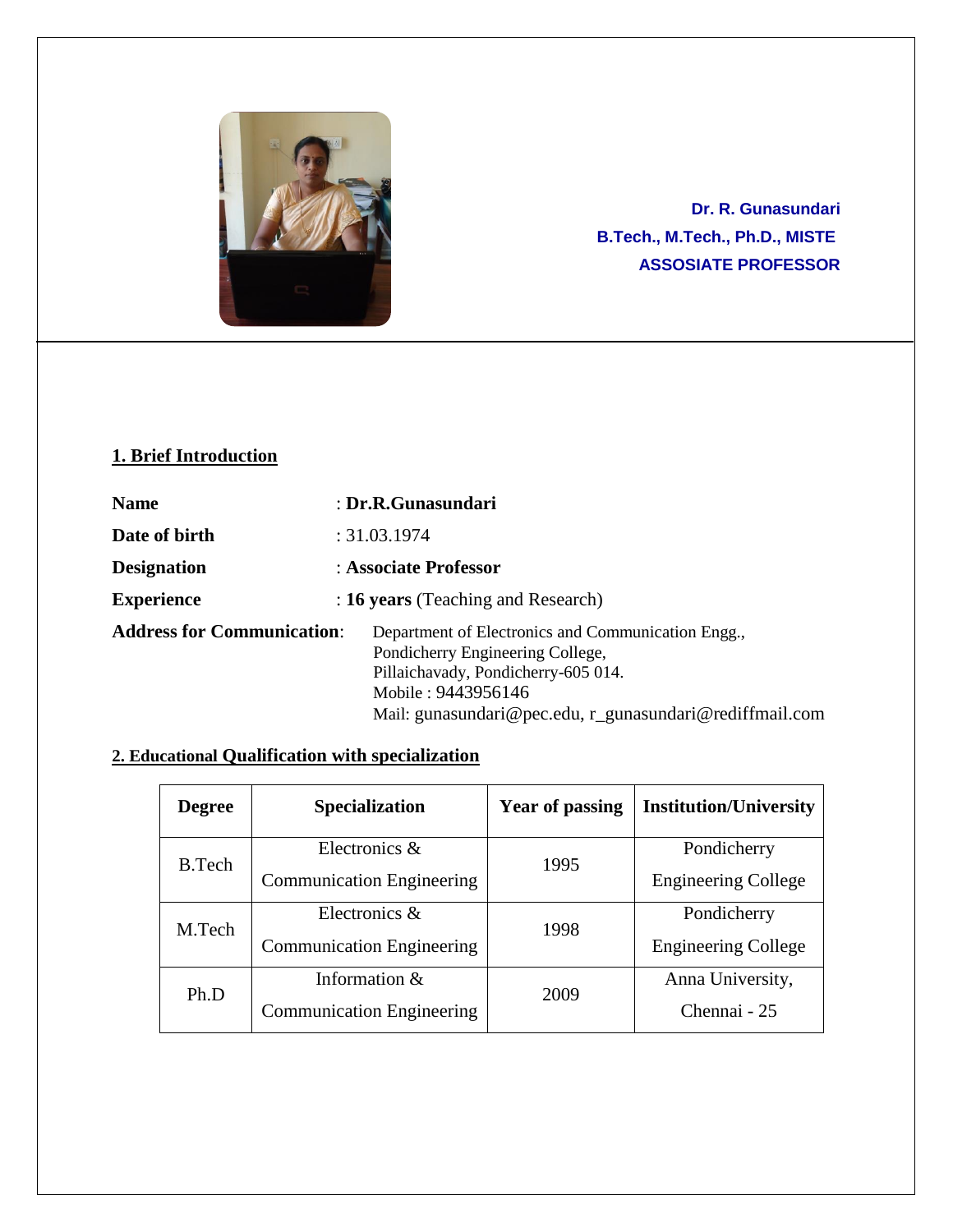### **3. Academic Experience**:

| SI.            |                                          | Organization                          | Whether                                          |                           | <b>Duration</b> |           | Permanent/<br>Temporary/         |
|----------------|------------------------------------------|---------------------------------------|--------------------------------------------------|---------------------------|-----------------|-----------|----------------------------------|
| N <sub>0</sub> | <b>Designation</b>                       | /Institution                          | <b>Department</b>                                | UG/PG/<br><b>Research</b> | From            | To        | Contract/<br><b>Consolidated</b> |
| $\mathbf{I}$   | Associate<br>Professor                   | Pondicherry<br>Engineering<br>College | Electronics &<br>Communication<br>Engineering    | UG&PG                     | 09.7.2012       | Till date | Permanent                        |
| 2              | Assistant<br>Professor                   | Pondicherry<br>Engineering<br>College | Electronics $\&$<br>Communication<br>Engineering | UG&PG                     | 09.7.2009       | 08.7.2012 | Permanent                        |
| 3.             | <b>AICTE QIP</b><br>for Pursuing<br>Ph.D | Anna<br>University,<br>Chennai        | Electronics &<br>Communication<br>Engineering    | UG &<br>Research          | 10.8.2005       | 11.8.2009 | Deputation                       |
| 4.             | Lecturer $&$<br>Senior<br>Lecturer       | Pondicherry<br>Engineering<br>College | Electronics $\&$<br>Communication<br>Engineering | UG&PG                     | 09.7.1999       | 08.7.2009 | Permanent                        |

## **3.1 Achievements / Other Employment Records**

| S.No                        | <b>Position</b>                   | <b>Institution / Organization</b>                             | Year |
|-----------------------------|-----------------------------------|---------------------------------------------------------------|------|
|                             | Scientist Engineer - C            | <b>ISRO</b> Satellite center, Bangalore                       | 1999 |
| $\mathcal{D}_{\mathcal{L}}$ | Scientific officer / Engineer - C | Indira Gandhi Centre for Atomic<br>Research(IGCAR), Kalpakkam | 2001 |
|                             | <i>L</i> ecturer                  | Anna University, Chennai                                      | 2003 |

### **4.Research Activities**

No. of Ph.D. Scholars pursuing research: 4

**Area of Specialization :** Wireless communications and networks, Wireless Sensor Networks, Satellite Communication, Mobile computing, Wireless Communication Networks, Medical Image Processing.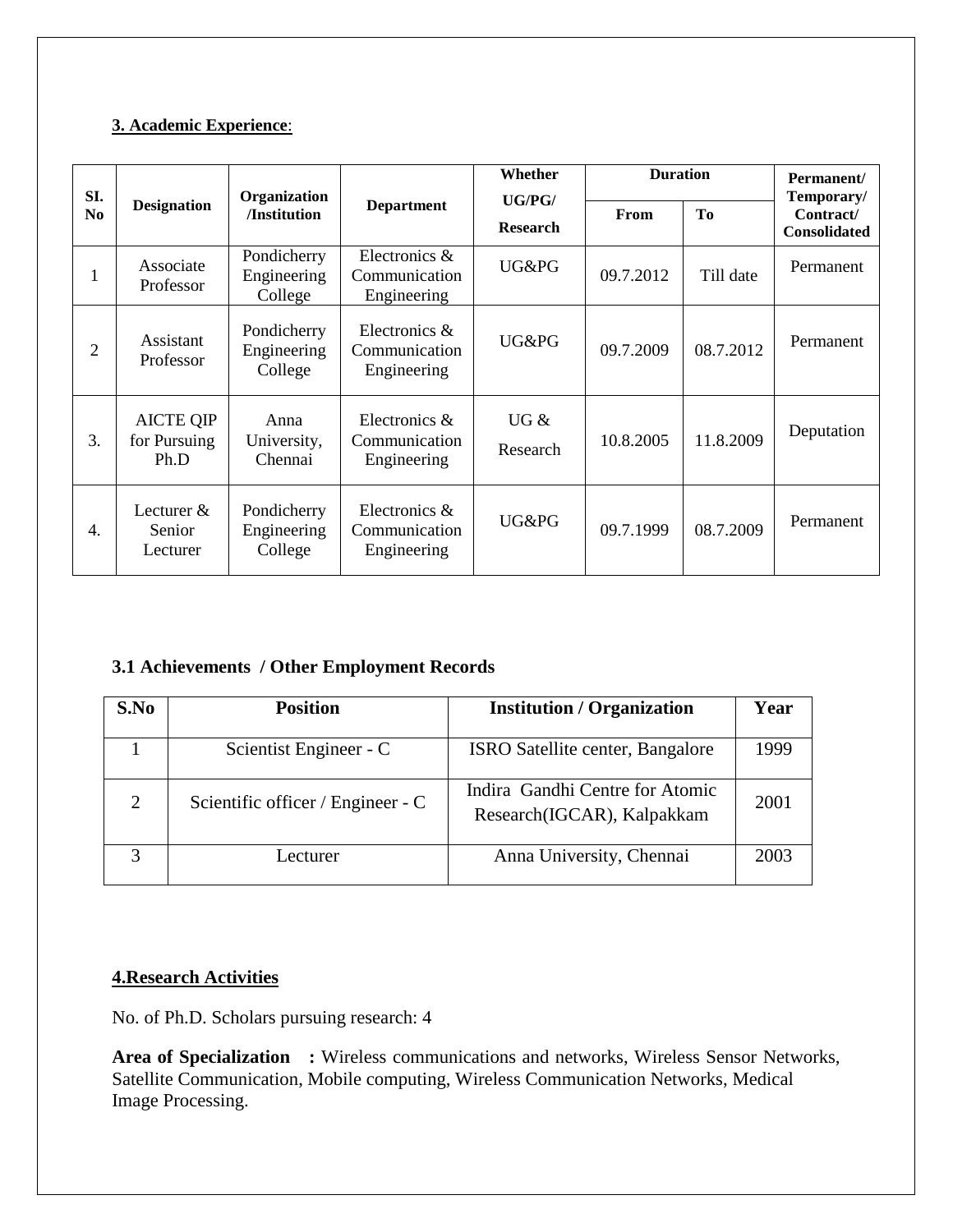## **5. Publication Details**

# **Book**

1. **Gunasundari Ramalingam, '**Fault tolerant micro mobility protocols – Technology and Protocols for wireless networks', ISBN: 978-3-639-37604-3, VDM Scientific Publishing House Ltd, 2011.

### 2. **Books Authored Under progress:**

i. Wireless and Mobile Communication, PHI Learning Private Ltd., Delhi

ii.. *Mobile Computing,* PHI Learning Private Ltd., Delhi

## **Best paper Award**

- 1. K.Viswanath, R.Gunasundari, "Kidney Stone Detection from Ultrasound Image by Level Set Segmentation and Multilayer Perception ANN," Elsevier International Multi Conference on Innovations in Engineering and Technology, organized by The Society Of Information Processing, Bengaluru and Vijaya Vittala Institite of Technology, Bengaluru , pp.38-48, August 2014.
- 2. T.Karthik and V.Rajasekaran, V.Devarajan, **R.Gunasundari**, K.Jayanthi, 'Performance comparison of IEEE 802.11p and Mobile Wimax in Vehicular Communication', IEEE - International Conference on Research and Development Prospects on Engineering and Technology (IEEE ICRDPET 2013), 194-199.
- 3. V.Devarajan, T.Uvaraj and **R.Gunasundari**,' Reliable and efficient data dissemination in VANETs' National conference on Green Technology concepts for Bridging the digital Divide using ICT,  $5^{th}$  &  $6^{th}$  July 2013.

# **International/ National Journals**

- 1. R.Divya and **R.Gunasundari**, 'Non-Line-Of-Sight Environment based Localization in Wireless Sensor Networks', International Journal of Computer Applications (0975 – 8887), Volume 96, No.6, pp 38 – 43, June 2014.
- 2. R.Divya, S.Sudharsan, **R.Gunasundari,** 'Localization Based Range Map Stitching in Wireless Sensor Network Under Non-Line-of-Sight Environments' International Journal of Research in Engineering and Technology, eISSN: 2319-1163, pISSN: 2321-7308 Volume: 03 Issue: 05 , pp 248 - 255, May-2014.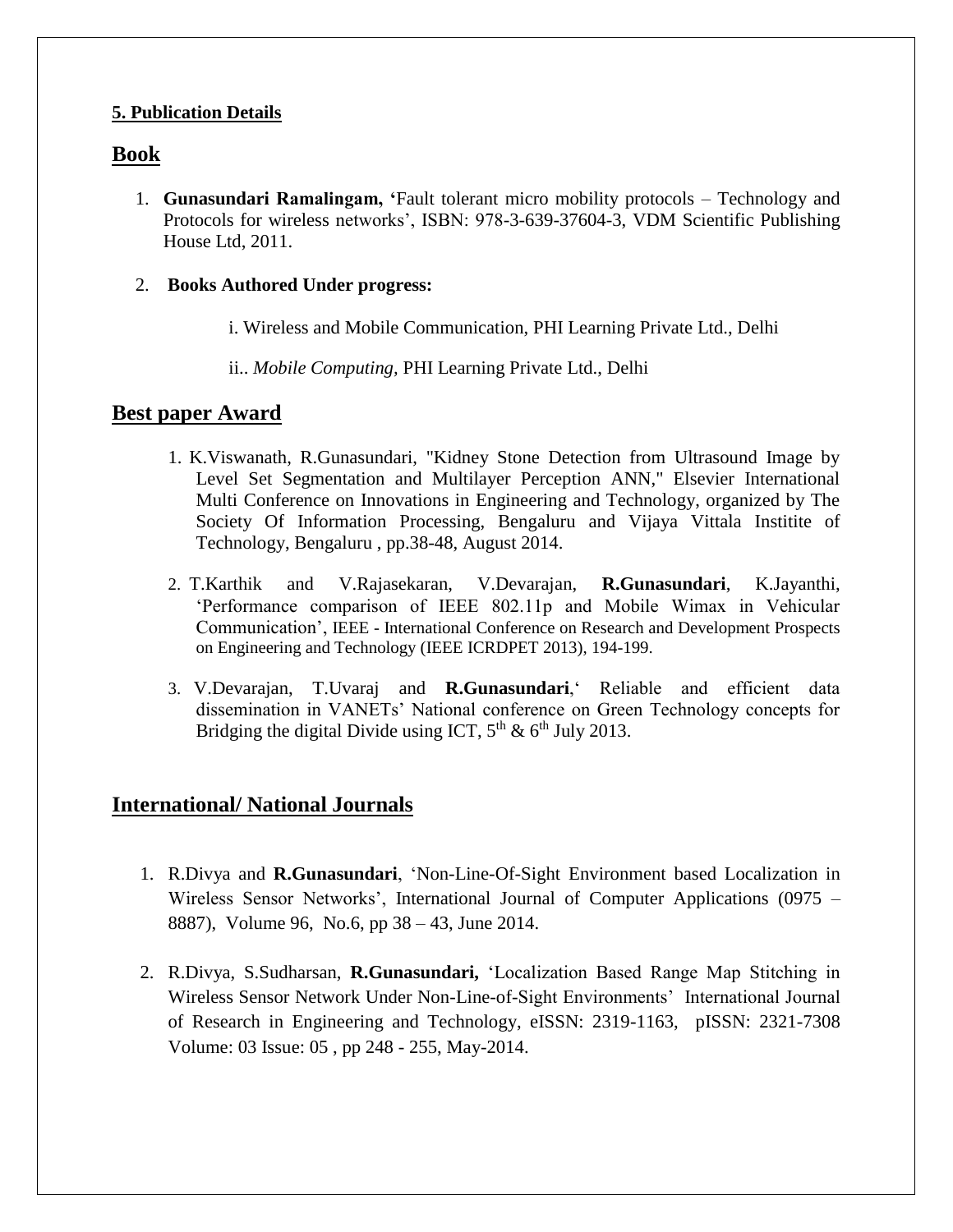- 3. **R.Gunasundari**, T.Karthik and V.Rajasekaran, 'Integration of VANET-Wimax network', Journal of Information and communication Technologies, Vol. 3, Issue 2, Feb. 2013, pp 11-17.
- 4. **R.Gunasundari** and Thokchom Aravind, 'Performance Analysis of Feedback Suppression Schemes for Satellite Network', International Journal of Engineering and Innovative Technology, Vol.2, Issue 6, Dec. 2012, 405 – 412.
- 5. K.Ilanchezhian and **R.Gunasundari**, 'Performance analysis of MIMO Based WLAN Security Using Artificial Noise', International Journal of Networking and Communication Engineering, Print: ISSN 0974 – 9713 & Online: ISSN 0974 – 9616, July 2013, [DOI: NCE072013006].
- 6. Thokchon Aravind and **R.Gunasundari,** 'Hybrid Feedback Suppression Scheme for Satellite Networks', International Journal of Networking and Communication Engineering, Print: ISSN 0974 – 9713 & Online: ISSN 0974 – 9616, July 2013, [DOI: NCE072013009].
- 7. S.V.Mahesh Kumar and **R.Gunasundari,** 'Comparative Analysis and Earlier Detection of Cholesterol Based on the Measurement of Various Lipid Level Deposits in the Eye', International Journal of Digital Image Processing, Print: ISSN 0974 – 9691  $\&$ Online: ISSN 0974 – 9586, July 2013, [DOI: DIP072013010].
- 8. K.Viswanath and **R.Gunasundari**, 'Low Power VLSI based Design and Implementation of MLP-BP Neural Network for Detection of Kidney Stone in Real Time', International Journal of Automation and Autonomous Systems, Print: ISSN 0974 – 9659 & Online: ISSN 0974 – 9551, July 2013 , [DOI: AA072013007].
- 9. **R.Gunasundari** and Gnanou Florence Sudha, 'Simulation model of a relay based autonomous ECG monitoring system using Wireless Sensors ', International Journal of Networking and Communication Engineering, Vol 4, No 15, December 2012.
- 10. **R.Gunasundari** and Choragudi K.Y.Karthik, 'Effective secured spectrum sensing for cognitive radio channels', International Journal of Networking and Communication Engineering, Vol 4, No 12, December 2012.
- 11. **R.Gunasundari** and K. Muthukumaran, 'Data Reduction Mechanism using coverage based association method in wireless sensor networks' International Journal of Wireless Communication, vol 3, no 7, May 2011.
- 12. **R.Gunasundari**, R.Arthi and R.Geetha ,'Loss Mitigation Technique for Mobile Healthcare Systems' International Journal of Digital Image Processing, Vol. 2, No. 11, November 2010, pp 445 – 451, ISSN 0974 -9691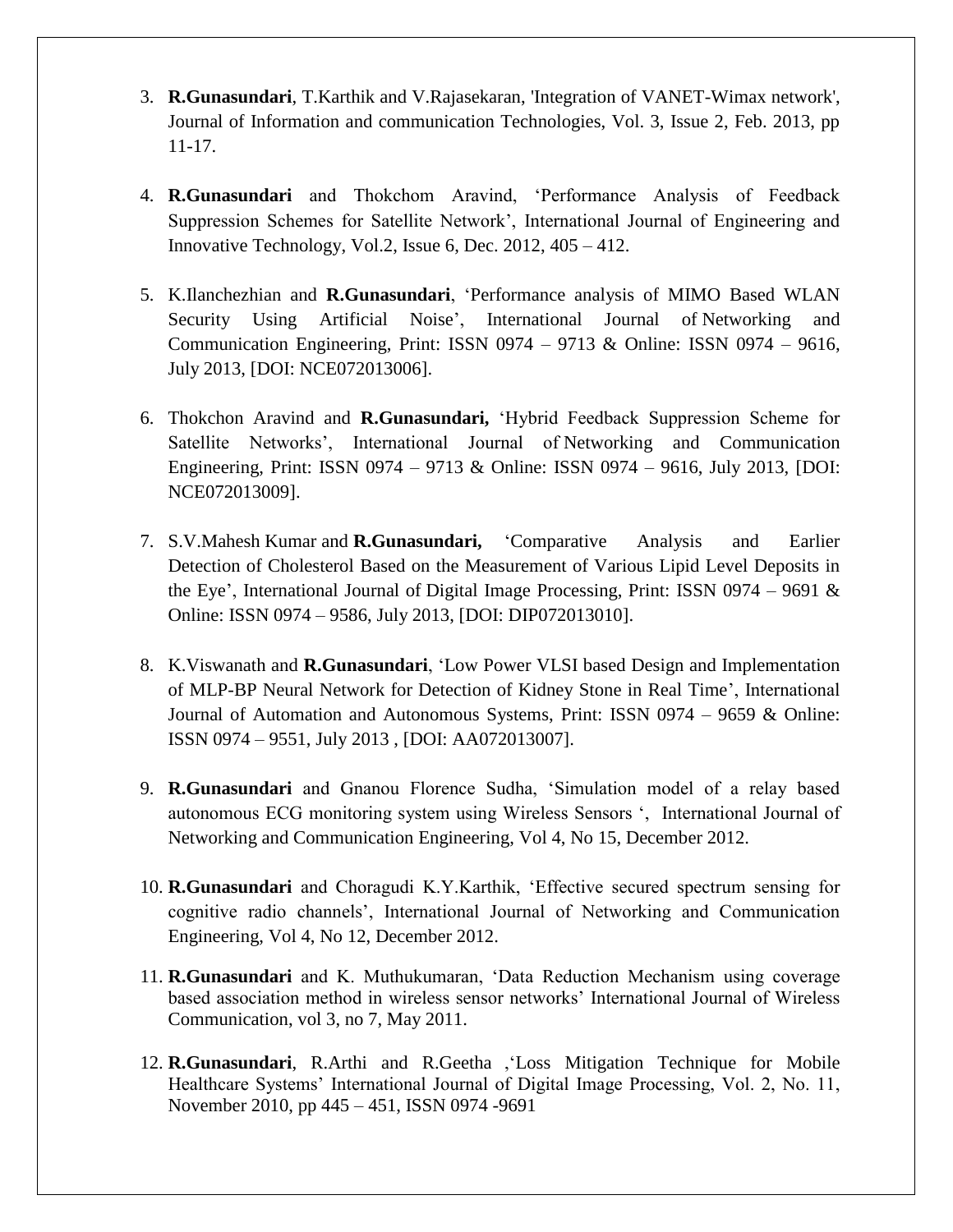- 13. **R.Gunasundari**, R.Arthi and S.Priya, ' An efficient Congestion Avoidance Scheme for mobile health Wireless sensor Networks', International journal of Advanced Networking and Applications, Vol. 02, Issue 3, Nov – Dec 2010, pp 693- 698. ISSN 0975 – 0290.
- 14. **R.Gunasundari**, R.Arthi and R.Geetha, 'Non linear filtering Techniques for Loss Mitigation in mobile health care applications', Journal of Electrical  $\&$  Electronics Engineering,Vol. 1, no. 1 pp 27 -31, January – June 2010. ISSN 0976- 7363.
- 15. **R.Gunasundari** and A.R.Gunabarathy,' Performance evaluation of integrated macro and micromobility protocols for wide area wireless networks' Journal on Communication Technology, Issue 1, pp 61- 67, March 2010.ISSN 0976 – 0091.
- 16. **R.Gunasundari**, R.Arthi and R.Geetha, 'Loss Recovery for Mobile Healthcare Applications' International Journal of Digital Image Processing, vol 3, no 1, January 2011. ISSN 0974 -9691
- 17. **R.Gunasundari** and S.Shanmugavel, 'Fault Tolerant Cellular IP', International Engineering Technology Journal on Communication Techniques , Vol 1, No. 1, pp 20 - 26, October 2007.
- 18. **R.Gunasundari** and S.Shanmugavel, 'Hybrid HAWAII/CIP for Micro mobility in Wireless Communication Networks', International Engineering Technology Journal on Information Systems , Vol 1, No. 2, pp 67 - 73, October 2007.
- 19. **R.Gunasundari** and S.Shanmugavel, 'Influence of Topology on Micro Mobility Protocols for Wireless Networks' , ANSI Information Technology Journal 6(7), ISSN 1812-5638, pp 966 -977, October 2007.
- 20. **R.Gunasundari**, 'Envisioning a wireless future', International Journal on information sciences and computing, vol 1, no. 1, pp 18, December 2007.
- **21. R.Gunasundari** and S.Shanmugavel, 'A Novel Approach for Fault Tolerance in Mobile IP based Wireless Networks', IETE Journal of Research, Special Issue on Protocols for Resource, Link and Mobility Management for Wireless and Satellite Communication Networks, Vol 52, Nos. 2 & 3, pp187-192 March –June, 2006.

# **International/ National Conferences**

1. K.Viswanath, R.Gunasundari, "Kidney Stone Detection from Ultrasound Image by Level Set Segmentation and Multilayer Perceptron ANN," *Elsevier International Multi Conference on Innovations in Engineering and Technology,* pp.38-48, August 2014.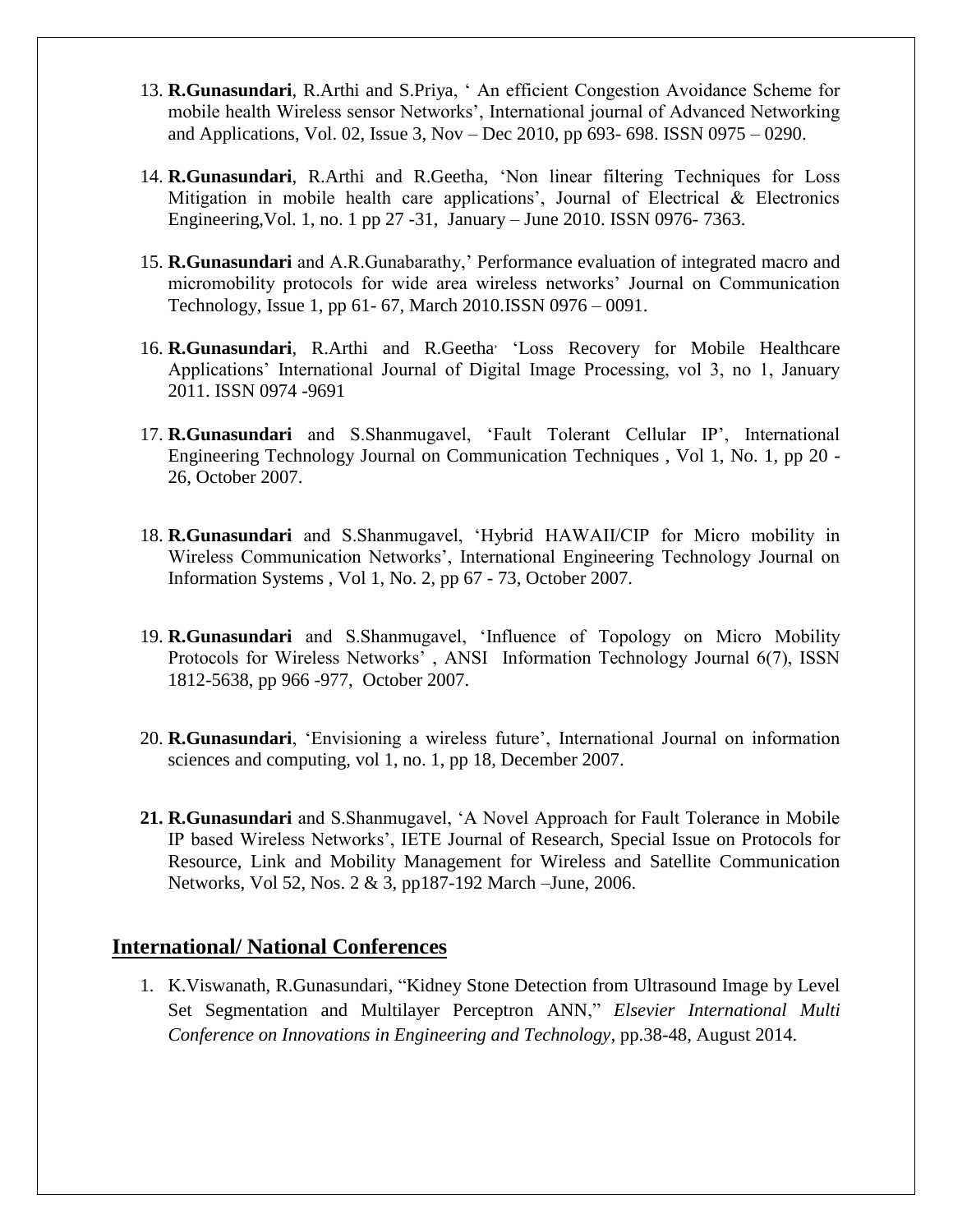- 2. R.Divya and **R.Gunasundari**, 'Node Localization in Wireless Sensor Network Under Non-Line-Of-Sight Scenario', International Conference on Signal Processing, Embedded System and Communication Technologies and their applications for Sustainable and Renewable Energy, pp 309-312 April 2014.
- 3. R.Divya and **R.Gunasundari**, 'Non-Line-Of-Sight Based On Range Map Stitching in Wireless Sensor Network, National Conferrence on Intelligent Systems Computing and Information Technology, pp 366-370 May 2014.
- 4. K.Ilanchezhian and **R**.**Gunasundari,** 'Improved MIMO Based WLAN Security Using Artificial Noise', Proceedings of AICTE sponsored National Conference on Green Technology Concepts for Bridging the Digital Divide using ICT, pp 29-33, 5-6 July 2013.
- 5. V.Devarajan, D.Megalajothi and **R.Gunasundari,** 'QoS-Enabled VANET-WIMAX-LTE Integration in Heterogeneous Wireless Networks', Proceedings of AICTE sponsored National Conference on Green Technology Concepts for Bridging the Digital Divide using ICT, pp 109-113, 5-6 July 2013.
- 6. Thokchon Aravind and **R.Gunasundari,** 'Hybrid Feedback Suppression Scheme for Satellite Networks', Proceedings of AICTE sponsored National Conference on Green Technology Concepts for Bridging the Digital Divide using ICT, pp 124-128 , 5-6 July 2013.
- 7. S.V.Mahesh Kumar and **R.Gunasundari,** 'A Comparative Study of Earlier Detection of Cholesterol Using Invasive and Non Invasive Methods', Proceedings of AICTE sponsored National Conference on Green Technology Concepts for Bridging the Digital Divide using ICT, pp 325-330 , 5-6 July 2013.
- 8. K.Viswanath and **R.Gunasundari,** 'Low Power VLSI Based Design and Implementation of MLP-BP Neural Network for Kidney Stone Detection Using Fast Montgomery Multiplier and Carry Save Adder', Proceedings of AICTE sponsored National Conference on Green Technology Concepts for Bridging the Digital Divide using ICT, pp 331-336 , 5-6 July 2013.
- 9. V.Devarajan, T.Uvaraj and **R.Gunasundari,** 'Reliable and Efficient Data Dissemination in VANETS', Proceedings of AICTE sponsored National Conference on Green Technology Concepts for Bridging the Digital Divide using ICT, pp 395-399 , 5-6 July 2013.
- 10. V.Devarajan, **R.Gunasundari,** D.Megalajothi, T.Uvaraj, 'Performance Analysis of Integrated VANET-LTE Architecture for Wireless Networks', IEEE International Conference on Advanced Research in Engineering and Technology, IEEE ICARET , pp 337-341, Feb 2013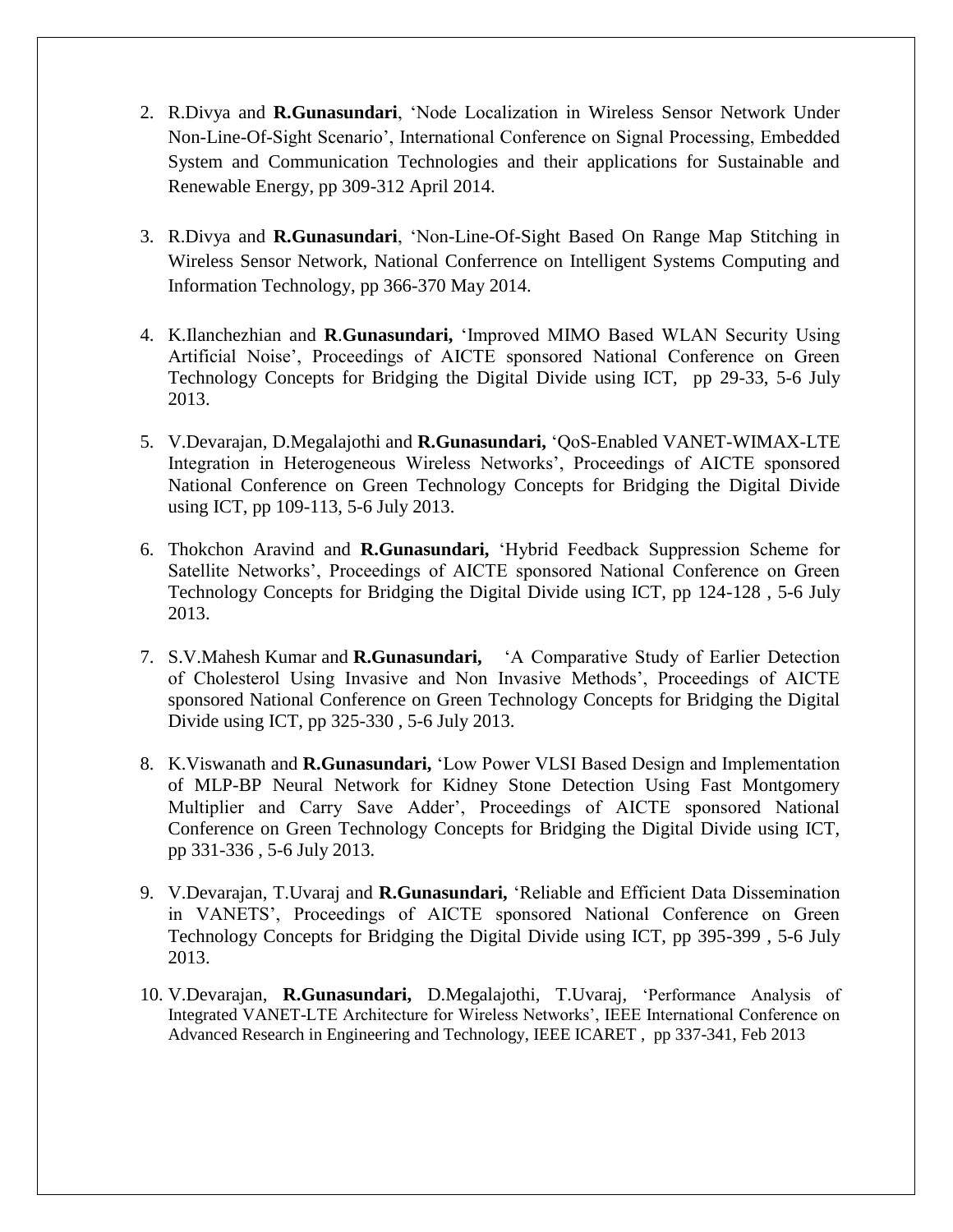- 11. V.Devarajan, **R.Gunasundari**, T.Karthik and V.Rajasekaran, 'Integration of VANET-Wimax network', IEEE International Conference on Advanced Research in Engineering and Technology, IEEE ICARET , pp 695- 700, Feb 2013.
- 12. T.Karthik and V.Rajasekaran, V.Devarajan, **R.Gunasundari**, K.Jayanthi, 'Performance comparison of IEEE 802.11p and Mobile Wimax in Vehicular Communication', IEEE - International Conference on Research and Development Prospects on Engineering and Technology, IEEE ICRDPET, pp 194-199,March 2013.
- 13. **Dr. R.Gunasundari**, M. Rathan Kumar 'Effective Replica Allocation for MANETS' International Conference on Advances in Engineering and Technology (ICAET), pp 27- 28, May 2011.
- 14. **R.Gunasundari**, R.Arthi, S.Priya and R.Geetha, 'Packet Loss Avoidance Scheme for Mobile Healthcare Wireless Sensor Networks ' Proceedings of the Divisional Conference on Mobile Computing DCMC 2010 11th-12th August, 2010
- 15. **Gunasundari R.** and Shanmugavel S. (2009), 'Integration of Macro and Micromobility Protocols', Wireless IP communication (WIPcom) workshop held in conjunction with IEEE International Conference on Communication systems and Networks (COMSNETS) Bangalore, India, pp 619 - 626.
- 16. **Gunasundari R.** and Shanmugavel S. (2009), 'Performance Evaluation of Mobile IPv4 and Mobile IPv6 in IP based wireless Networks', Next generation Interworking (NGInt) workshop held in conjunction with IEEE International Conference on Communication systems and Networks (COMSNETS), Bangalore, India, pp 653 - 659.
- 17. **Gunasundari R.** and Shanmugavel S. (2008), 'Fault Tolerant HAWAII Micromobility Protocol for Mobile IP services in wireless networks', Proceedings of 4<sup>th</sup> International Symposium on Frontiers in Networking with Applications (FINA2008) held in conjunction with IEEE 22<sup>nd</sup> International Conference on Advanced Information Networking and Applications (AINA 2008), [GinoWan,](http://www.tuwien.ac.at/english/) [Okinawa,](http://www.ocvb.or.jp/index.php?current=General_Page&action=Top_Page&mode=isel&lang=en) [JAPAN,](http://www.austria-tourism.biz/) pp. 457 – 462.
- 18. **Gunasundari R.** and Shanmugavel S. (2008), 'Comparison of Fault Tolerant Micromobility Protocols for Wireless Access Networks', Proceedings of IEEE International Conference on Signal Processing, Communications and Networking (IEEE ICSCN 2008), Organized by IEEE Madras, IETE, and MIT, Anna University, Chennai, pp. 405 -409.
- 19. **Gunasundari R.**, Tamilselvi A., Subha C., Priyadharshini and Shanmugavel S. (2008), 'Performance Comparison of Mobile IP and Session Initiation Protocols in Wireless Networks', Proceedings of the 4<sup>th</sup> National Conference on Signals Systems and Communication (NCSSC '08), Anna University, Chennai, pp. 14-15.
- 20. **Gunasundari R.** and Shanmugavel S. (2007), 'Enhancing the Fault Tolerance of Hierarchical Mobile IP in Wireless Systems', Proceedings of National Conference on Computing for Nation Development (INDIACom), ISSN 0973-7529, ISBN 978 -81-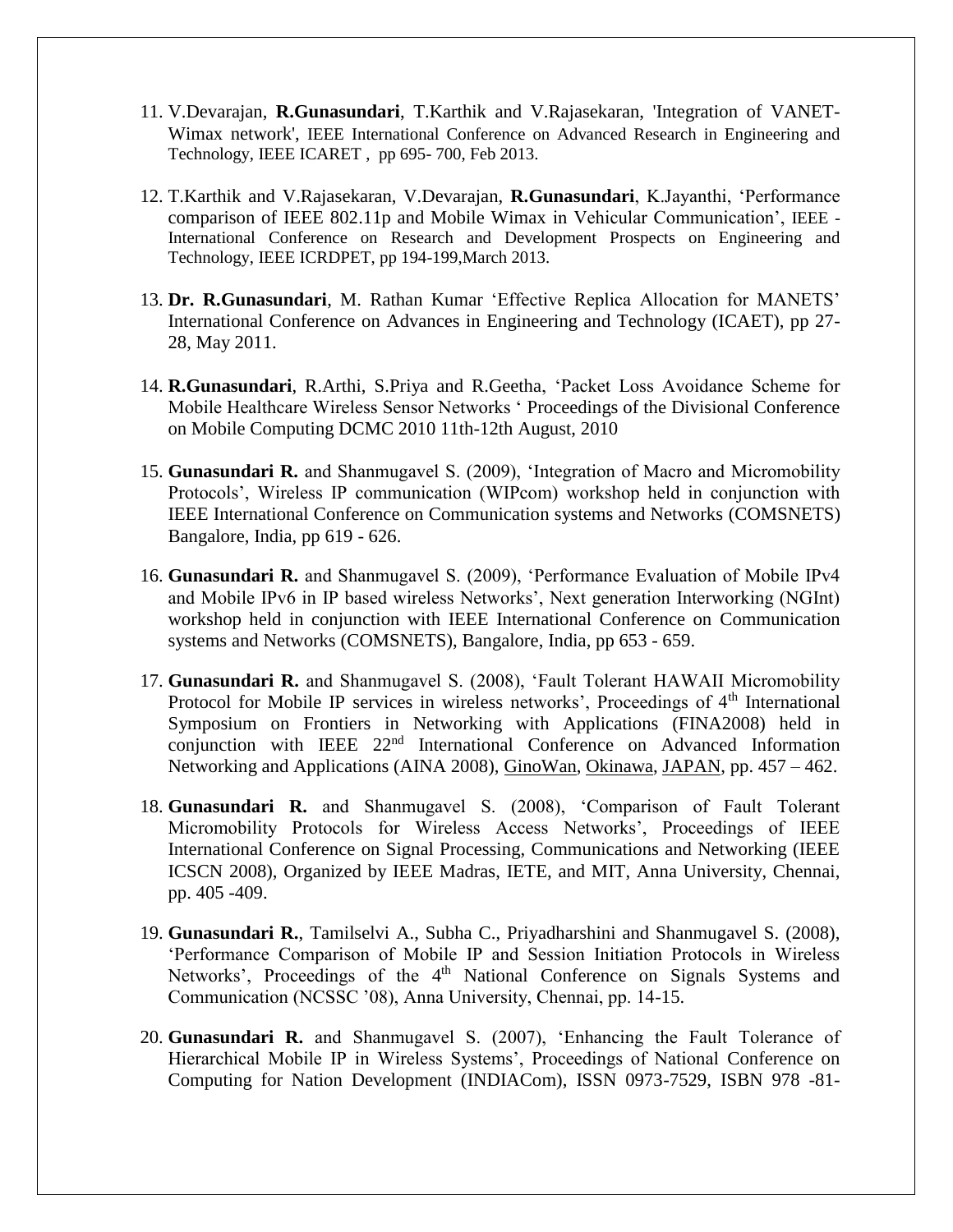904526-0-1,Organized by IETE, CSI Delhi Chapter and BVICAM, New Delhi, pp. 197- 204.

- 21. **Gunasundari R.** and Shanmugavel S. (2007), 'Performance Comparison of Micromobility Protocols on various topologies with UDP Traffic', Proceedings of International Conference on Modeling and Simulation (CITICOMS), Organized by Coimbatore Institute of Technology, CSIR, New Delhi and Department of Science and Technology, New Delhi, pp. 44-45.
- 22. **Gunasundari R.** and Shanmugavel S. (2007), 'Fault Tolerant Micromobility Protocols for Wide Area Wireless Networks', Proceedings of International Conference on Modeling and Simulation (CITICOMS), Vol. III, Organized by Coimbatore Institute of Technology, CSIR, New Delhi and Department of Science and Technology, New Delhi, pp. 55-56.
- 23. **Gunasundari R.,** Bakyalakshmi K. and Shanmugavel S. (2007), 'Performance of HAWAII Micromobility Protocol for different topologies in IP Networks', Proceedings of 2<sup>nd</sup> National Conference on Trends in Industrial and Commercial Applications of Electronics (TICAE), Sathyabama University, pp.142-147.
- 24. **Gunasundari R.**, Divya M. and Shanmugavel S. (2007), 'Study of Cellular IP Protocol for Mobile Wireless Networks', Proceedings of 2<sup>nd</sup> National Conference on Trends in Industrial and Commercial Applications of Electronics (TICAE), Sathyabama University, pp.148-152.
- 25. **Gunasundari R.** and Shanmugavel S. (2007), 'Robust Hierarchical Mobile IP for Wireless Networks' Proceedings of International Conference on Advances in Electronics and Communication (icon ADELCO), ISBN: 978-81-904334-0-2, National Engineering College, Tamilnadu, pp. 85 -95.
- 26. **Gunasundari R.** and Shanmugavel S. (2006), 'Signaling cost Analysis of Fault Tolerant Hierarchical Mobile IP', Proceedings of IEEE International Conference on Communication and Power system (ICCPS), Velammal Engineering College, Chennai and IEEE Madras Section, pp. 148-154.
- 27. A.R.Gunabarathy and R.Gunasundari, 'Actuator Fault Estimation Using Unknown Input Observer', Proceedings of International Conference on Communication and Power system(ICCPS), Velammal Engineering College, Chennai and IEEE Madras Section, pp 73 -77, December 14 -16, 2006.
- 28. **Gunasundari R.** and Shanmugavel S. (2006), 'A load disseminated mobility management for multistratum Hierarchical in Mobile IP based Wireless System' Proceedings of International Conference on Recent Trends in Information Systems (IRIS), ISBN: 81-7764-954-X, National Engineering College, Tamilnadu, pp. 226-239.
- 29. **R.Gunasundari**, G.Sivaradje and V.Prithiviraj, 'VHDL implementation of text to speech converter for satellite radio receivers', Proceedings of the 10<sup>th</sup> National Conference on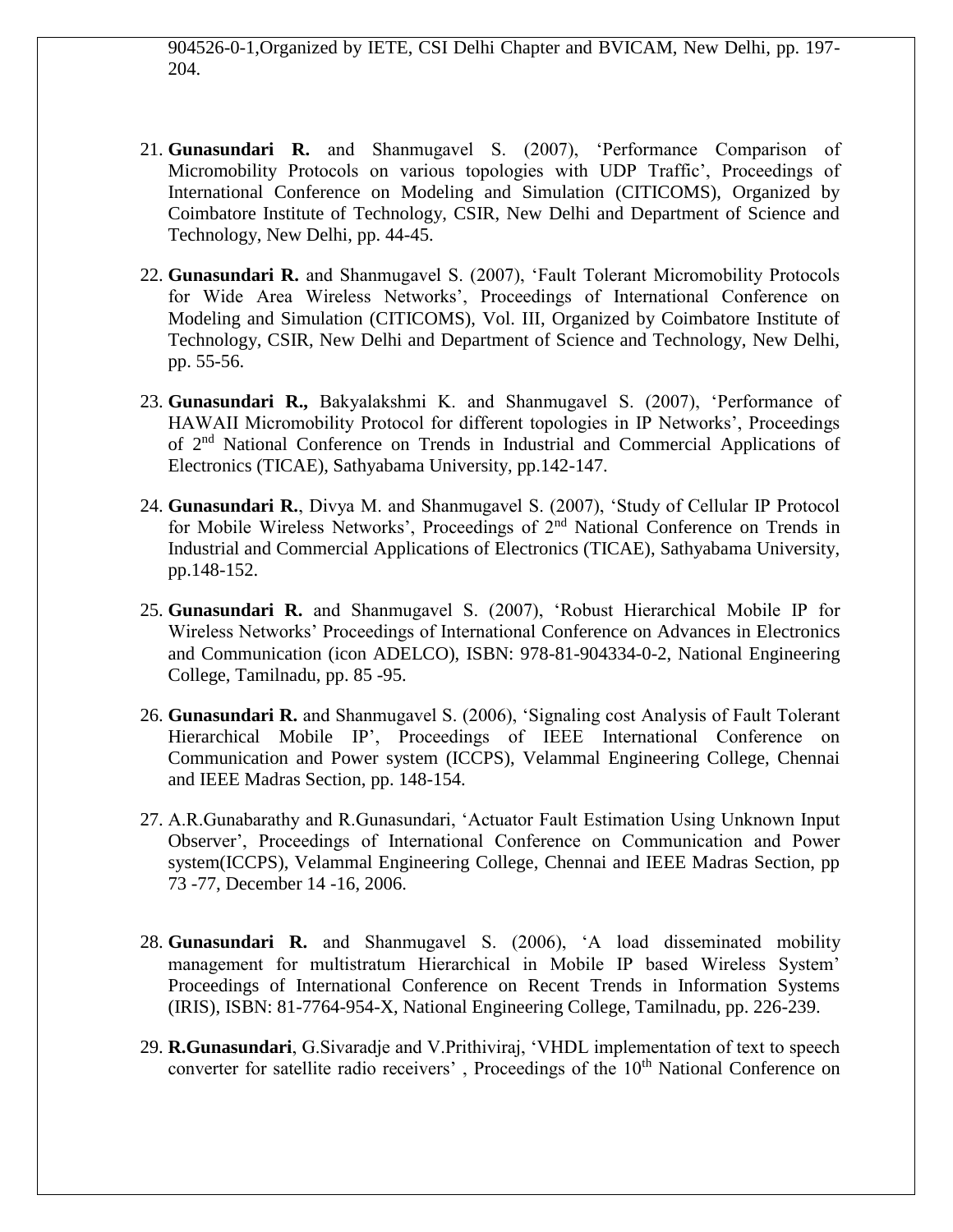Communicatios(NCC), Indian Institute of Science, Bangalore, pp 274 – 278, January 30 – Feb 1, 2004.

- 30. **R.Gunasundari**, G.Sivaradje and V.Prithiviraj, 'Source model for VBR-Video traffic over ATM Networks', Proceedings of the 9<sup>th</sup> National Conference on Communicatios(NCC), Indian Institute Technology, Madras, pp 314-318, January 31 – Feb 2, 2003.
- 31. **R.Gunasundari** and S.Palanivel, 'A frame work for virtual learning/ classroom and its implementation issues in India', Proceedings of National Conference on Emerging Trends in Engineering Education, organized by AICTE and Engineering Education Foundation, Pune, pp 102 - 103, October 25-26, 2002.
- 32. **R.Gunasundari**, S.Sakthivel Murugan, G.Sivaradje and P.Dananjayan, 'Response time analysis for wireless broadcast data delivery system', Proceedings of the  $8<sup>th</sup>$  National Conference on Communicatios(NCC), Indian Institute Technology, Bombay, pp 443-447, January 25 – 27, 2002.
- 33. **R.Gunasundari**, G.Sivaradje and P.Dananjayan, 'Image segmentation based on colour classification', Proceedings of AICTE- ISTE National Conference on Document Analysis and Recognition, P.E.S College of Engg., Karnataka, pp 181- 186, July 13-14, 2001.
- 34. **R.Gunasundari** and G.Sivaradje, 'Influence of Handoff process on channel holding Time distribution', Proceedings of the National Seminar on Convergence of Technology by 2010, Arunai Engineering College, Tiruvannamalai, Tamil Nadu, pp 210 - 212 January 20- 21, 2001.
- 35. **R.Gunasundari** and V.Prithiviraj, 'A Global Communication Network Employing low earth orbiting satellites', Proceedings of the National Seminar on Convergence of Technology, Arunai Engineering College, Tamil Nadu, pp 213 - 217 Jan. 20- 21, 2001.
- 36. **R.Gunasundari**, G.Sivaradje and V.Prithiviraj, 'ATM based routing for non Geo Stationary Satellites', Procedings of the International Conference ASIA – PACIFIC TELECOM on Advances in Telecommunication and Information Technology, VIT, Vellore, pp 71 – 78, December 14-15, 2000.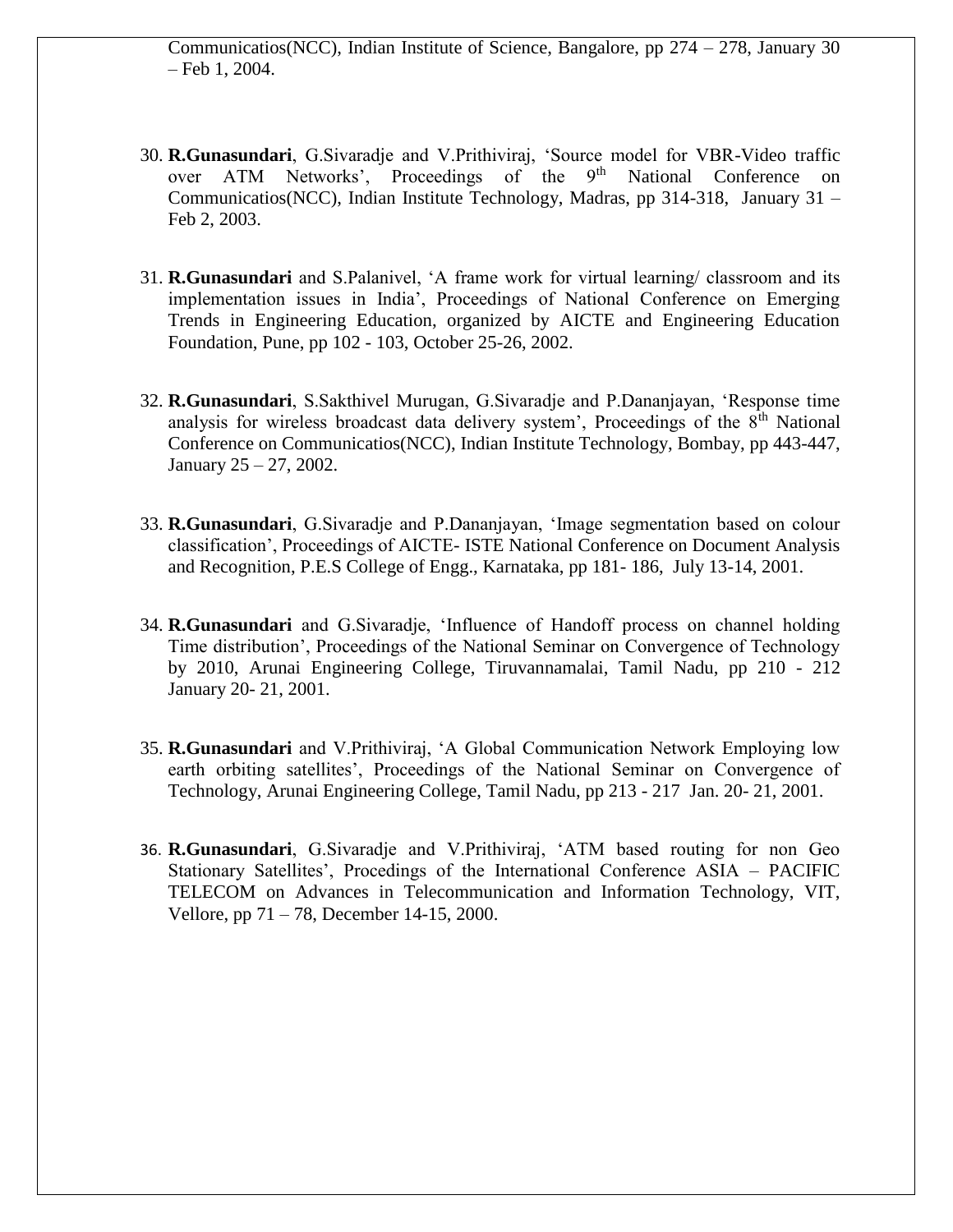# **6. Seminars/ Faculty Development Programs/ Workshops Attended**

| Sl.<br>No.     | <b>Title of</b><br>program/course                                                                                                         | Organizing<br><b>Institute</b>        | Sponsoring<br>organization | <b>Category of</b><br>course             | <b>Period</b>                   | <b>Duratio</b><br>n<br>(weeks/<br>days) |
|----------------|-------------------------------------------------------------------------------------------------------------------------------------------|---------------------------------------|----------------------------|------------------------------------------|---------------------------------|-----------------------------------------|
| $\mathbf{1}$   | Quality<br>Assessment and<br>Accreditation of<br><b>Higher Education</b><br>Institutions-<br>criteria,<br>Techniques and<br><b>Issues</b> | Pondicherry<br>University             | School of<br>Education     | National<br>Seminar                      | 21.03.2014<br>to<br>22.03.3014  | 2 days                                  |
| $\overline{2}$ | Numerical<br>computational<br>Techniques using<br><b>MATLAB</b>                                                                           | Pondicherry<br>Engineering<br>College | Department of<br>ECE, PEC  | Workshop                                 | 31.01.2014<br>and<br>01.02.2014 | 2 days                                  |
| 3              | Advances in<br>software<br>Architecture,<br>Engineering,<br><b>Modelling Tools</b><br>and Programming<br>Practices                        | Pondicherry<br>Engineering<br>College | <b>AICTE</b>               | <b>FDP</b>                               | 27.05.2013<br>to<br>07.06.2013  | 2 weeks                                 |
| $\overline{4}$ | Security in wireless<br>Heterogeneous<br>Networks-Issues<br>& Challenges                                                                  | Pondicherry<br>Engineering<br>College | <b>AICTE</b>               | <b>FDP</b>                               | 15.04.2013<br>to<br>26.04.2013  | 2 weeks                                 |
| 5              | Linux Operating<br>System                                                                                                                 | Pondicherry<br>Engineering<br>College | Department of<br>ECE, PEC  | Workshop                                 | 05.01.2013<br>and<br>12.01.2013 | 2 days                                  |
| 6              | Recent advances in<br>Green Engineering                                                                                                   | Pondicherry<br>Engineering<br>College | <b>TEQIP</b>               | Faculty<br>developmen<br>t program       | 03.12.2012<br>to<br>07.12.2012  | 1 week                                  |
| $\tau$         | <b>Emphasis on Smart</b><br>Operation &control<br>of power markets<br>using power<br>electronic<br>components                             | Pondicherry<br>Engineering<br>College | <b>TEQIP</b>               | Faculty<br>developmen<br>t program       | 19.11.2012<br>to<br>23.11.2012  | 1 week                                  |
| 8              | Design of Embedded<br>systems - Issues and<br>Challenges                                                                                  | Pondicherry<br>Engineering<br>College | <b>AICTE</b>               | <b>Staff</b><br>Development<br>programme | 16.4.2012 to<br>27.4.2012       | 2 weeks                                 |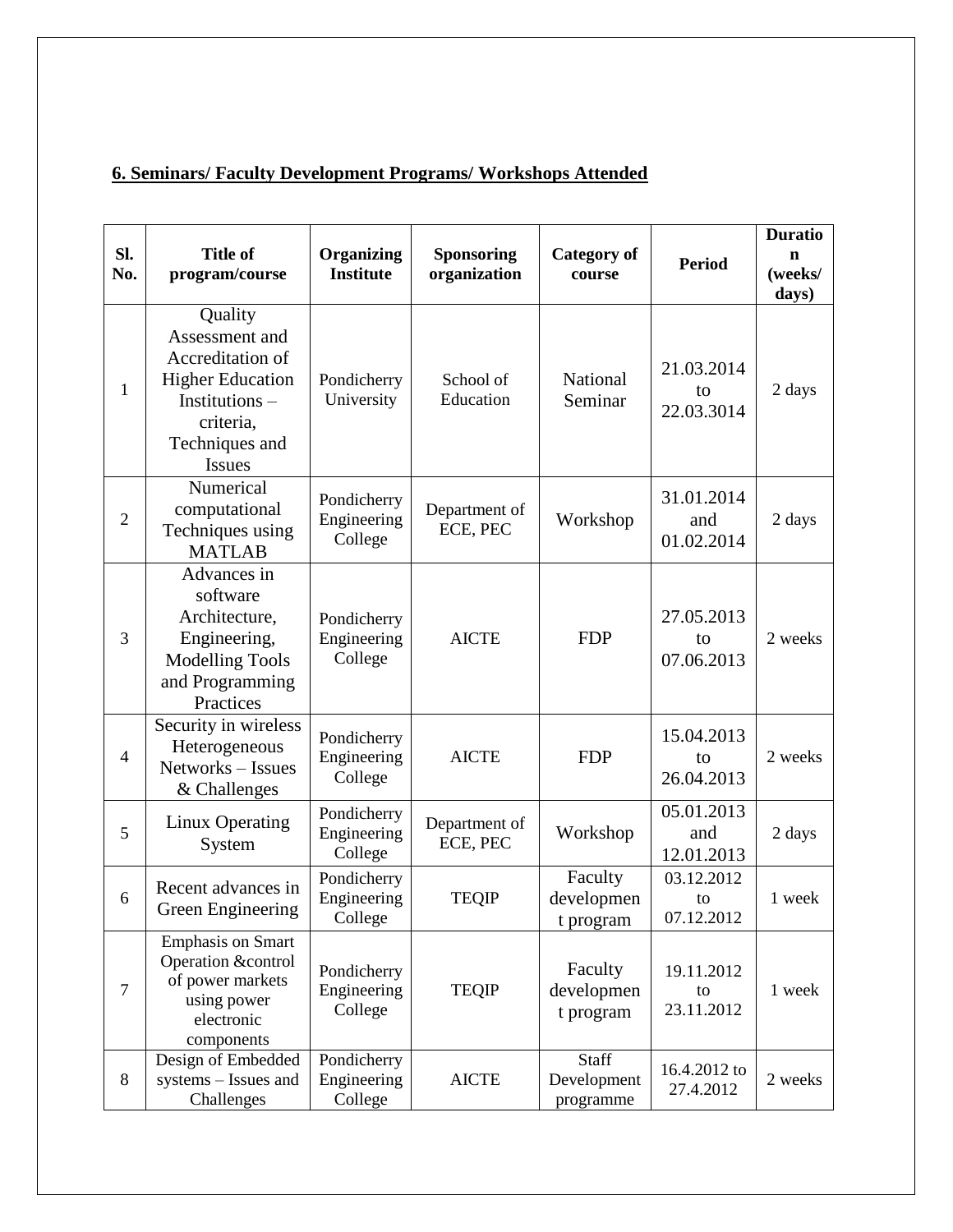| 9  | Recent advances in<br>Nano Technology<br>and its applications                                                           | Pondicherry<br>Engineering<br>College                                       | <b>AICTE</b>                                                            | Staff<br>Development<br>programme      | 19.10.2011<br>to<br>02.11.2011 | 2 weeks |
|----|-------------------------------------------------------------------------------------------------------------------------|-----------------------------------------------------------------------------|-------------------------------------------------------------------------|----------------------------------------|--------------------------------|---------|
| 10 | Nano Engineering<br>materials                                                                                           | Pondicherry<br>Engineering<br>College                                       | <b>ISTE</b>                                                             | Short term<br>training<br>program      | 13.12.2010<br>to<br>23.12.2010 | 2 weeks |
| 11 | Recent Trends in<br><b>Information Security</b>                                                                         | Pondicherry<br>Engineering<br>College                                       | <b>ISEA</b>                                                             | Short term<br>training<br>program      | 29.11.2010<br>to<br>10.12.2010 | 2 weeks |
| 12 | Embedded system<br>processors                                                                                           | Pondicherry<br>Engineering<br>College                                       | Pondicherry<br>Engineering<br>College                                   | Faculty<br>Training<br>Programme       | 29.7.2010 to<br>01.8.2010      | 1 week  |
| 13 | Six Sigma Green<br><b>Belt</b><br>Training and<br>Examination                                                           | Pondicherry<br>Engineering<br>College                                       | <b>MSME</b><br>Development<br>Institute, Govt.<br>of INDIA              | Training and<br>Examination            | 19.4.2010 to<br>23.4.2010      | 1 week  |
| 14 | Recent trends in<br>parallel and<br>Distributed systems-<br>Architecture,<br><b>Operating Systems</b><br>and Algorithms | Pondicherry<br>Engineering<br>College                                       | <b>AICTE</b>                                                            | Staff<br>Development<br>programme      | 16.11.2009<br>to<br>27.11.2009 | 2 weeks |
| 15 | <b>Information Security</b>                                                                                             | Pondicherry<br>Engineering<br>College                                       | Department of<br>Information<br>Technology,<br><b>New</b><br>Delhi(DIT) | Short term<br>course                   | 01.06.2009<br>to<br>12.06.2009 | 2 weeks |
| 16 | Introduction to VLSI<br>Design Techniques                                                                               | Easwari<br>Engineering<br>College                                           | <b>AICTE</b>                                                            | <b>Staff</b><br>Development<br>Program | 17.11.2008<br>to<br>28.11.2008 | 2 weeks |
| 17 | <b>Research Challenges</b><br>in Wireless and<br>Optical<br>Communication<br><b>Networks</b>                            | Anna<br>University                                                          | Department of<br>Electronics and<br>Communication                       | workshop                               | 30.03.2007<br>to 31.3.2007     | 2 days  |
| 18 | <b>Computer Hardware</b><br>& Networking<br>Technologies                                                                | National<br>Institute of<br>Technical<br>Teachers<br>Training &<br>Research | <b>AICTE-ISTE</b>                                                       | Short term<br>training<br>program      | 05.03.2007<br>to<br>09.03.2007 | 4 days  |
| 19 | <b>Medical Electronics</b>                                                                                              | National<br>Institute of<br>Technical<br>Teachers<br>Training &<br>Research | <b>AICTE-ISTE</b>                                                       | Short term<br>training<br>program      | 01.08.2005<br>to<br>05.08.2005 | 1 week  |
| 20 | Wireless<br>Communication                                                                                               | Pondicherry<br>Engineering<br>College                                       | <b>Bharat Sanchar</b><br>Nigam Limited                                  | Workshop                               | 28.03.2003                     | 1 day   |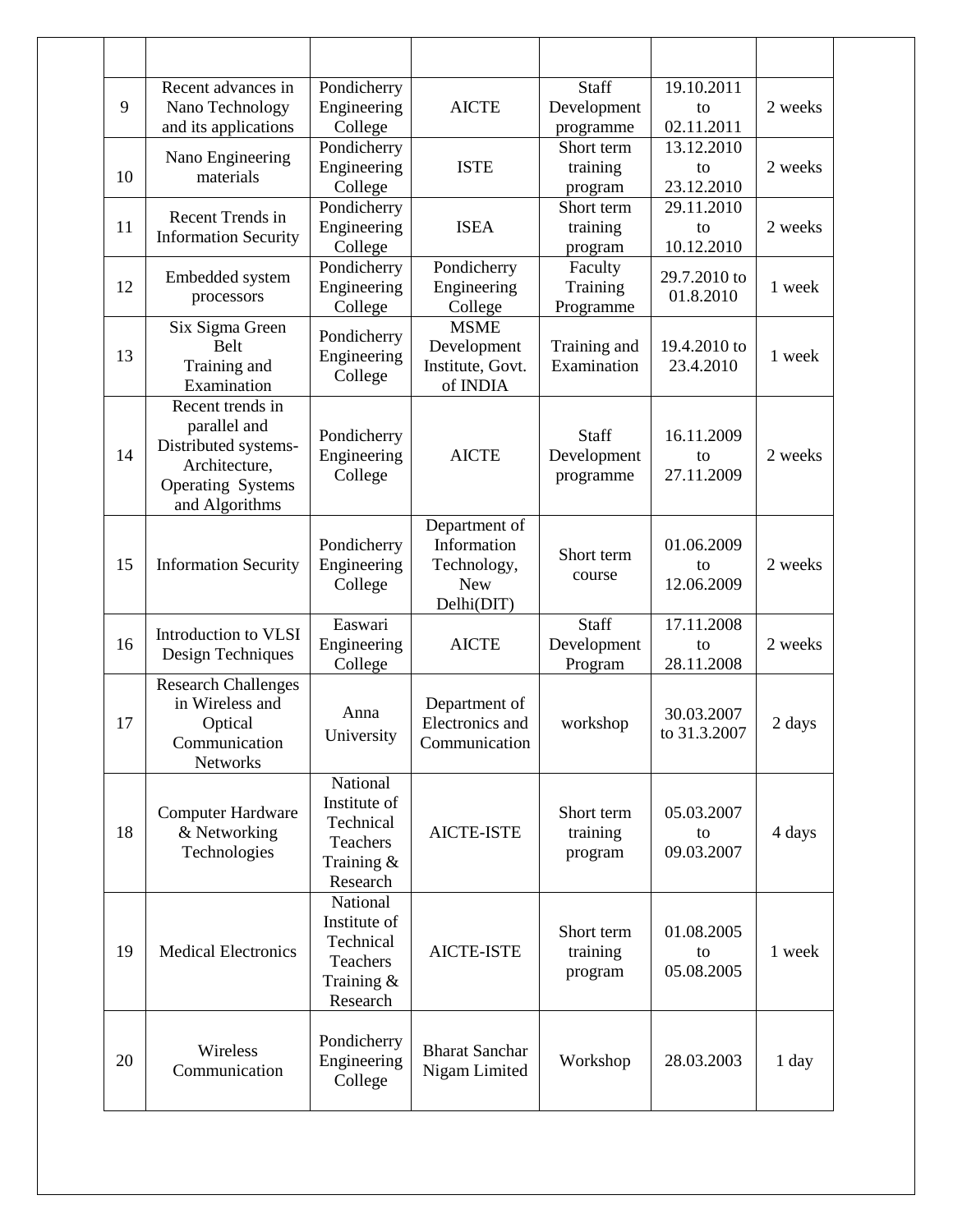| 17 | $CDMA2000-An$<br>Approach to 3G<br>Wireless System          | Pondicherry<br>Engineering<br>College                                                                     | <b>AICTE-ISTE</b>                                                | Short term<br>training<br>program | 15.12.2003<br>to<br>26.12.2003 | 2 week |
|----|-------------------------------------------------------------|-----------------------------------------------------------------------------------------------------------|------------------------------------------------------------------|-----------------------------------|--------------------------------|--------|
| 18 | Compression<br>Techniques for<br>Multimedia<br>Applications | Pondicherry<br>Engineering<br>College                                                                     | <b>AICTE-ISTE</b>                                                | Short term<br>training<br>program | 12.06.2000<br>to<br>23.06.2000 | 2 week |
| 19 | Fiber Optics and<br>Applications                            | Pondicherry<br>Engineering<br>College                                                                     | Department of<br>Electronics and<br>communication<br>Engineering | Workshop                          | 22.10.1999                     | 1 day  |
| 20 | Telecommunication<br>in Biomedical<br>Engineering (TCBE)    | Department of<br>Pondicherry<br>Electronics and<br>Engineering<br>communication<br>College<br>Engineering |                                                                  | Workshop                          | 15.03.1999<br>tΩ<br>27.03.1999 | 2 week |
| 21 | <b>Induction Training</b><br>Program                        | Pondicherry<br>University                                                                                 | Pondicherry<br>University                                        | <b>AICTE</b>                      | 17.12.1999                     | 1 day  |
| 22 | <b>Evolution of Satellite</b><br><b>Broadcasting</b>        | Anna<br>University                                                                                        | Anna<br>University                                               | Workshop                          | 29.08.1998<br>to<br>30.08.1998 | 2 day  |

## **7. Expert Lectures Delivered**

- 1. Delivered lecture on "Introduction to Wireless Sensor Networks" in one week TEQIP sponsored Faculty Development Program on Wireless Sensor Networks - Issues and Challenges organized by Department of Electronics and Communication Engineering, Pondicherry Engineering College on 12.11.2013.
- 2. Delivered lecture on " Challenges in Wireless Sensor Networks" in two weeks AICTE sponsored Faculty Development Program on Emerging Trends in Wireless Communication organized by Department of Electronics and Communication Engineering, Vivekanandha Engineering college for Women, Salem on 18.11.2013.
- 3. Delivered lecture on " Simulation of Wireless Networks using Ns2 " in two weeks AICTE sponsored Faculty Development Program on Emerging Trends in Wireless Communication organized by Department of Electronics and Communication Engineering, Vivekanandha Engineering college for Women, Salem on 18.11.2013.
- 4. Delivered lecture on " Issues and Challenges In Wireless Sensor Networks" organized by Department of Electronics and Communication Engineering, Sri Ganesh college of Engineering and technology, Pondicherry on 07.8.2013.
- 5. Delivered an invited talk titled "Microsensors for Wireless Applications" on 07**.**05.2013 in ISTE-SRM Sponsored Short Term Training Program on "Recent Advances in Microelectronics for Wireless Communication" conducted from  $6<sup>th</sup>$  to  $11<sup>th</sup>$  May, 2013.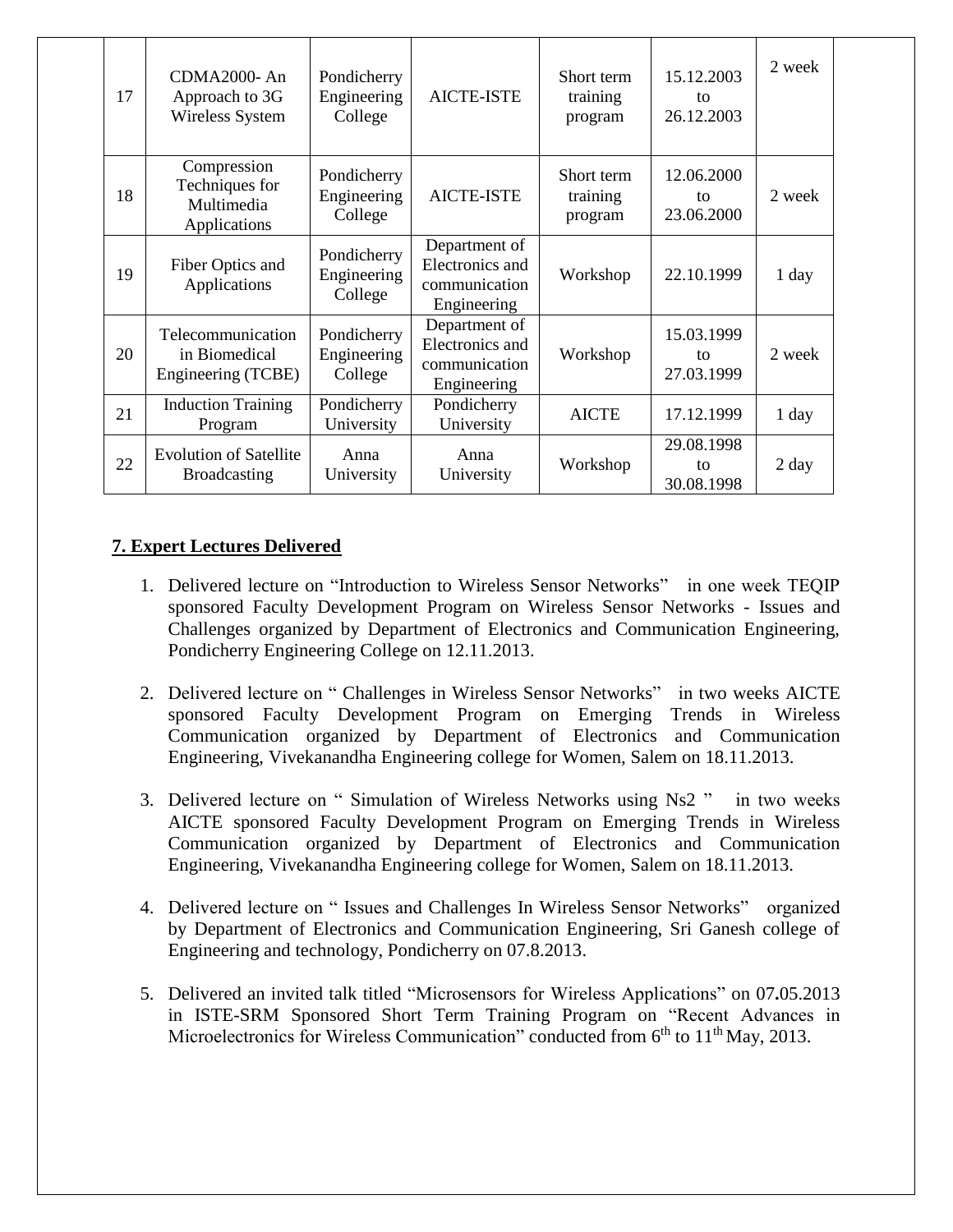- 6. Delivered an invited talk on " Simulation of Wireless Networks " in two weeks AICTE sponsored Faculty Development Program on Security in Wireless Heterogeneous Networks" organized by Department of Electronics and Communication Engineering, Pondicherry Engineering college on 22.04.2013.
- 7. Invited speaker for International conference on 'Trendz in information sciences and computing (TISC 2007), held in Sathyabama University, December 12-14, 2007.
- 8. Delivered expert lecture in two days workshop on Communication organized by TIFACORE, Velammal Engineering College, Chennai, 2007.
- 9. Coordinated and delivered talk in Two days workshop in 'Research challenges and Methodologies in wireless and optical communication networks' at Anna University, Chennai, 2008.
- 10. Delivered special talk in Network simulators at Jayaram Engineering College, cuddalore, 2012.

## **9. Membership Details:**

Life member of ISTE

## **10.Membership Details :**

Member of Board of Studies in ECE board in Pondicherry University

### **11. Conferences/ Symposiums/ Courses / Workshops Organized**

| SI.<br>N <sub>0</sub>                                                                | Name of the event                                                                                                               | Date(s)                      | <b>Address of the</b><br>Institution /<br>organization where held | College level or<br>Inter college level                                |
|--------------------------------------------------------------------------------------|---------------------------------------------------------------------------------------------------------------------------------|------------------------------|-------------------------------------------------------------------|------------------------------------------------------------------------|
| <b>TEQIP FDP</b> on Wireless<br><b>Sensor Networks Issues</b><br>1<br>$&$ challenges |                                                                                                                                 | 11.11.2013 to<br>15.11.2013  | Pondicherry Engineering<br>College                                | National level                                                         |
| $\overline{2}$                                                                       | <b>AICTE</b> Sponsored<br>National Conference on<br>'Green Technology<br>Concepts for Bridging the<br>Digital Divide using ICT' | 05.7.2013<br>&<br>06.7.2013  | Pondicherry Engineering<br>College                                | National level                                                         |
| 3                                                                                    | <b>Employability Skills</b>                                                                                                     | 29.7.2013 to<br>01.8.2013    | TEQIP sponsored<br>Training and Placement<br>cell                 | Training for final<br>year B.Tech<br>students                          |
| 4                                                                                    | Cloud Computing                                                                                                                 | $06.2.2014 \&$<br>07.02.2014 | i3Indya Technologies                                              | Training faculties<br>and students of<br>other engineering<br>colleges |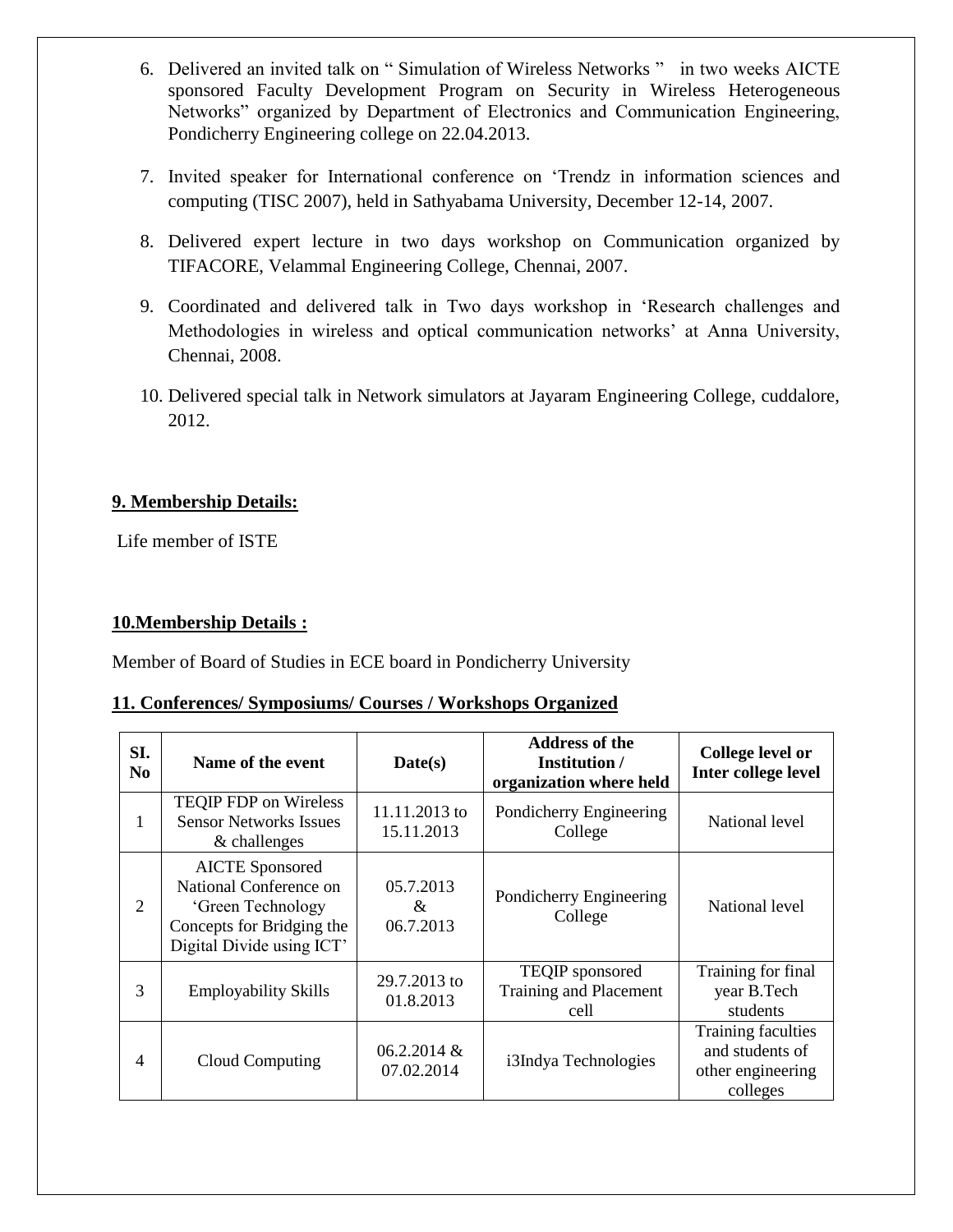| 5              | Linux Programming                                                                            | 05.1.2013 &<br>12.1.2013 | Pondicherry Engineering<br>College | <b>Training faculties</b><br>and students of<br>other engineering<br>colleges |
|----------------|----------------------------------------------------------------------------------------------|--------------------------|------------------------------------|-------------------------------------------------------------------------------|
| 6              | <b>Embedded System</b>                                                                       | 24-2-2012                | Pondicherry Engineering<br>College | Training faculties<br>and students of<br>other engineering<br>colleges        |
| $\overline{7}$ | All India level inter<br>collegiate technical<br>symposium- GENESIS<br>2012                  | 22-2-2012<br>24-2-2012   | Pondicherry Engineering<br>College | National level                                                                |
| 8              | National level technical<br>symposium & Annual<br>Magazine release - ENC<br><b>INFO 2011</b> | 25-2-2011                | Pondicherry Engineering<br>College | Inter collegiate                                                              |
| 9              | National level technical<br>symposium & Annual<br>Magazine release - ENC<br><b>INFO 2010</b> | 04.3.2010                | Pondicherry Engineering<br>College | Inter collegiate                                                              |
| 10             | Familiarization of<br><b>Glomosim and Network</b><br>Simulator                               | 9.7.2010 &<br>10.7.2010  | Pondicherry Engineering<br>College | Training faculties<br>and students of<br>other engineering<br>colleges        |
| 11             | Network simulator $- ns2$                                                                    | 14.12.2009               | Pondicherry Engineering<br>College | <b>Training faculties</b><br>and students of<br>other engineering<br>colleges |

# **11. Industrial/International Relationship**

Co Principal Investigator in a project titled "Development of Mobile health care service" – through AICTE- AICTE Research Promotion Scheme Grant of Rs. Rs.8,75,000/- sanctioned during May 2011 - Ongoing

## **12. Courses Taught**

Special Topics in Communication Engineering, Wireless Sensor Networks, Satellite Communication, Circuit Theory, Analog Communication System, Communication Engineering, Electron devices and Circuits, Cellular Mobile Communication, Digital Communication, Wireless Communication systems, Communication Lab, Communication Networks Lab, System Design using ICs Lab, Electron Devices Lab, Electron Devices and Circuits Lab, Electronic Circuits Lab I & II, Basic Electronics Lab.